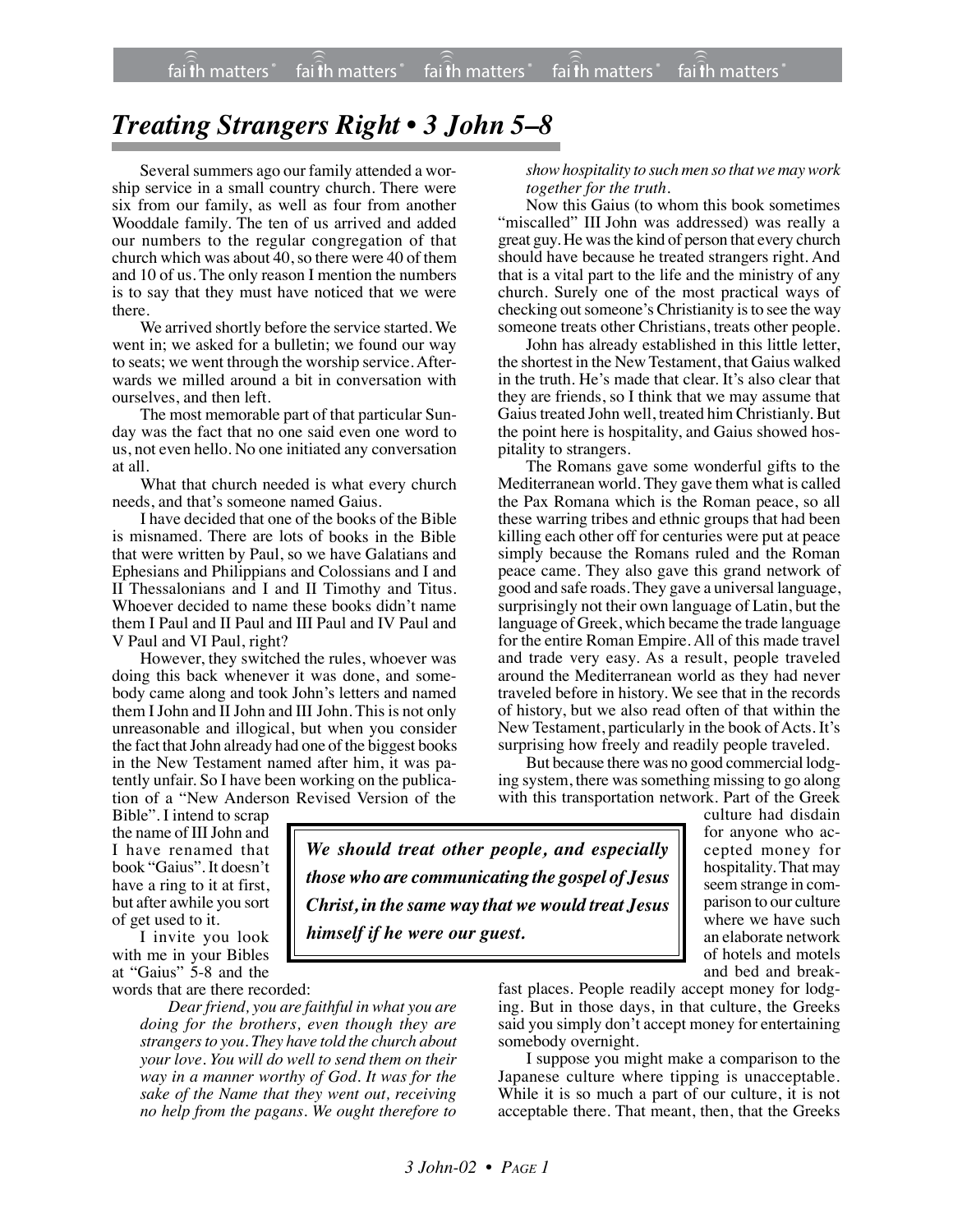very much looked down on anyone who accepted money for hospitality. They, therefore, looked down on innkeepers. They were considered very low in the ranking of society.

As a result, travelers were forced to establish elaborate networks of systems and places to stay. Much of it was done through family systems. So, for example, a family that was based in Alexandria might have a relative that would move to Rome or to Athens or to Jerusalem, and the large extended family would house one another as they traveled. Or people in business would write ahead to distant offices or to clients, sometimes they would even send references, all necessary, in advance, to make the arrangements so they would have a place to stay.

Some cities actually went so far as to establish an ancient Roman equivalent to our traveler's aid, where there would be a place that you could go in the city and you would say that you were an out-oftown visitor and you needed a place to stay. They would then give you the names and the addresses of those who would provide hospitality free because it was not acceptable to take money.

Well, Christians quickly established networks of their own. They got to know each other. The churches were aware of one another. We see that in the New Testament as names were written back and forth in the various New Testament letters. Especially in the case of missionaries and evangelists who traveled from place to place in proclaiming the message of Jesus Christ, they stayed with other Christians.

So, for example, Paul's letter to the Galatians is not to a specific place, like his letter to the Corinthians, but rather it is to the province of Galatia. As they sought to evangelize that province, they would know where there would be a few Christians or one or two churches. That, then, became the beachhead, in a sense, from which they would strike out in the establishment of new churches and winning other people to Jesus Christ. If there were strangers there and they didn't know them in advance, they also brought letters of introduction and letters of reference from their home churches or other churches where they had been. It was a very important aspect of advancing the Gospel of Jesus Christ.

Just as the Pax Romana and the road system and the Greek language were vital elements greatly used by the Holy Spirit to spread the Gospel of Jesus Christ, so was this system of hospitality. What Gaius did was that he opened his home to these strangers who were, according to verse 5, Christians. They were not just anyone.

And Gaius was different than some. For example, if you look ahead a little bit into verse 9, you see the name of a man named Diotrephes who refused to open his home to a stranger who really wasn't much of a stranger at all, the Apostle John himself. Diotrephes wouldn't allow John to stay in his home.

In those days, long before Burger King had the slogan We Treat You Right, Gaius treated his guests royally. So it wasn't just a matter that he did it, but that he gave them this extraordinarily good treatment. He loved them; he loved these strangers, these guests who came his way and who stayed in his home.

Love is exactly the right word. In Greek the word that we translate in our English Bible as hospitality is the Greek word xenophilia and its made up of two Greek words, the Greek word xenos which means stranger and the Greek word philias which means love. So xenophilia was the love of strangers. And that's exactly how Gaius is described, as exercising hospitality or loving strangers.

As you look at the letter that John wrote to him, I want you to notice a few ways in which that love was demonstrated. You notice, for example, that he sent them on their way. Interesting words that John chose, words used elsewhere in the New Testament typically to describe the sending out of missionaries. I suspect that's exactly how the words are here being used. In other words, he didn't just provide a guestroom, a place in the basement or upstairs overnight, and then they got on their way themselves the next morning. Rather, he sent them on their way. He provided for them. He made sure they had adequate provisions so that wherever they would go next, they would have the food they needed, perhaps even the money that was necessary.

And the quality, the way he did it in terms of sending people on their way, especially missionaries, evangelists, and apostles, was that he did it in a manner worthy of God. So it was better than Burger King, better than treating them royally; he treated them divinely. He treated them as he would have treated God himself had God been a guest in his home staying there that night before.

Now I think most of his guests probably were missionaries. They were people like the apostles Peter and John and Paul. And he treated them, I suspect, as if it was Jesus Christ who had been his guest. What a marvelous prospective for anyone who exercises hospitality. It's a model for us as we entertain missionaries and provide for them, that they should be treated right while they are with us.

But they also need to be sent off in a way that is royal, that is divine. They need adequate care, adequate provision. They should have excellent pay, and all the things that are necessary. We should treat other people, and especially those who are communicating the gospel of Jesus Christ, in the same way that we would treat Jesus himself if he were our guest.

Gaius had some clear reasons why he did this. The main reason was not benevolence; the main reason was not so much doing right; the main reason certainly wasn't the tax deductibility of his gifts. What mainly motivated Gaius was the Name, capitalized in most of our versions of the Bible, the Name of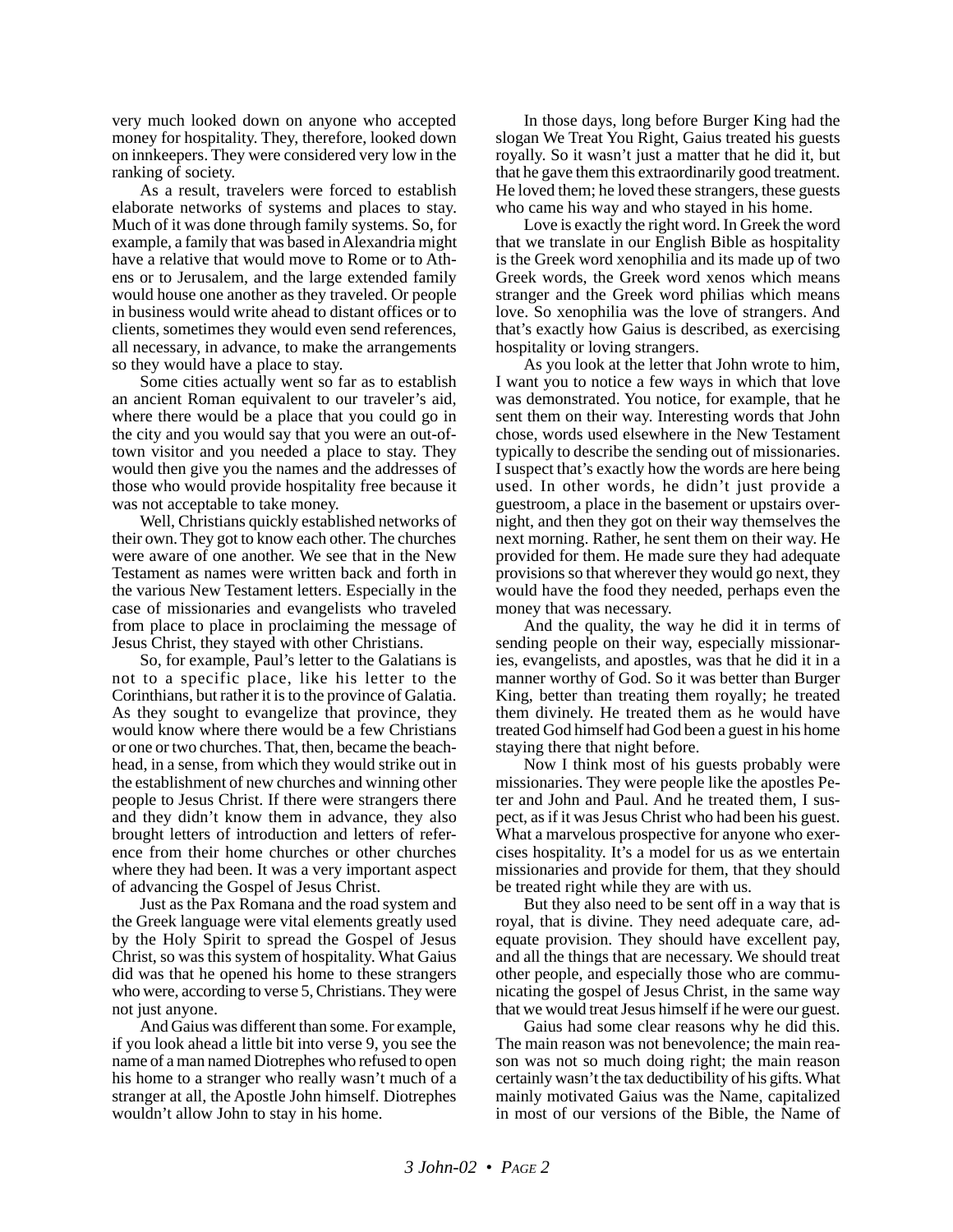Jesus Christ.

Some years ago when we lived in Colorado, we had a good friend who lived there too. Bob Hershey owned a plumbing and heating contracting company. When I had projects that needed more transportation than our car or station wagon could provide, Bob would graciously let me borrow his truck.

One time he lent me his beautiful Chevy truck. It was air conditioned and had an AM-FM radio and automatic transmission; it was a beautiful vehicle. I can hardly imagine putting tools in it and using it for

plumbing and heating contracting, but apparently he carefully did.

While using his truck, I came to a highway that runs north and south through Colorado. I needed to get to the other side of the high-

way to get on to my destination. There was a lot of traffic going too fast for me to get across. I waited and I waited and I watched these cars go by and I did precisely what you have done. I started judging the spaces between the cars speeding by and I thought, "I could have gotten through there if I had been quick enough."

After what seemed to be a very long wait, I saw a space coming. At the time it seemed like an adequately large space, and so I got ready. When the one car went by, I floored it and went out and across the highway to the other side.

I did make it; it was an adequate space. However, the next fellow didn't think it was an adequate space and he did a number of things; he honked, he gestured, and I saw his mouth moving. I'm grateful that I didn't hear the precise words he said.

When I returned the truck, I foolishly told this story to Bob Hershey and he took it a little more seriously than I did. He said to me, "Leith, remember that my name is on the driver's door of that truck." I thought he'd be concerned about smashing up his Chevy truck, but what he was most concerned about was that it said Hershey Plumbing and Heating. That's what was mainly in view of the guy that was honking his horn and gesturing and saying those terrible things about Bob—not about me. It surprised me at the time that he was not nearly so concerned about the truck as he was concerned about the name.

Christians wear the name of Jesus Christ. That gives us a totally different set of priorities in life. We no longer are persons who simply go by our choices and by our reputation and by our comforts and by our conveniences. We are concerned for the Name that we wear and the reputation that it has.

Gaius was concerned about the reputation of the Name of Jesus Christ. He wanted everyone to think well of the Name of Jesus, that was his primary motivation. It wasn't his only motivation, but it was his primary motivation to treat well all who wore the Name of Jesus.

But there is a little more detail that is added here. These missionaries had themselves gone out for the sake of the Name and, therefore, they did not solicit financial support from the people they were hoping to win, the pagans as they are described here in the New International Version of the New Testament.

It's important to understand that in the first century, and even in parts of the world today, there are philosophers and religious teachers who make

their money by going out and finding people to teach and then collecting fees or offerings from them. It was very common in the first century world and particularly in the Greek culture. They

would come up with some novel new teaching or some religious idea or some story that came from the deities off Mount Olympus and after they would tell their story, they would collect money from all of their students or all of their hearers.

Christian missionaries were extraordinarily different in the approach that they took because Christian missionaries wouldn't take money from those that they taught. Their logic was that they were communicating the gospel of Jesus Christ as a free gift. If they were to accept money, that would contaminate the transmission of the message. People might think that they were paying to get the salvation that Jesus Christ had died for, and in fact, that God offers absolutely free.

This is the rationale for a number of practices and policies that we have here at Wooddale Church. For example, when we know that we have a larger than normal number of guests and visitors, virtually without exception, before our offering I will say that if you are a visitor here today, please be our guest. We are not asking, nor are we expecting, you to contribute.

We have events here at Wooddale Church that are particularly geared to outsiders. On those occasions we go out of our way not to have an offering at all because we don't want to communicate to those we want to reach that they have to pay, because what we are offering is free.

That is also why at Wooddale Church we don't have fund raising activities. We don't have car washes and we don't have bazaars, and we don't sell cookies or candy for fund raising purposes. All this is because we want to make the Name, the Name of Jesus Christ, look good.

As John wrote to Gaius, it was for the sake of the Name that they went out, receiving no help from the pagans.

Now, III John 8 (or, if you have corrected in your

*Christians wear the name of Jesus Christ. That gives us a totally different set of pri-*

*orities in life.*